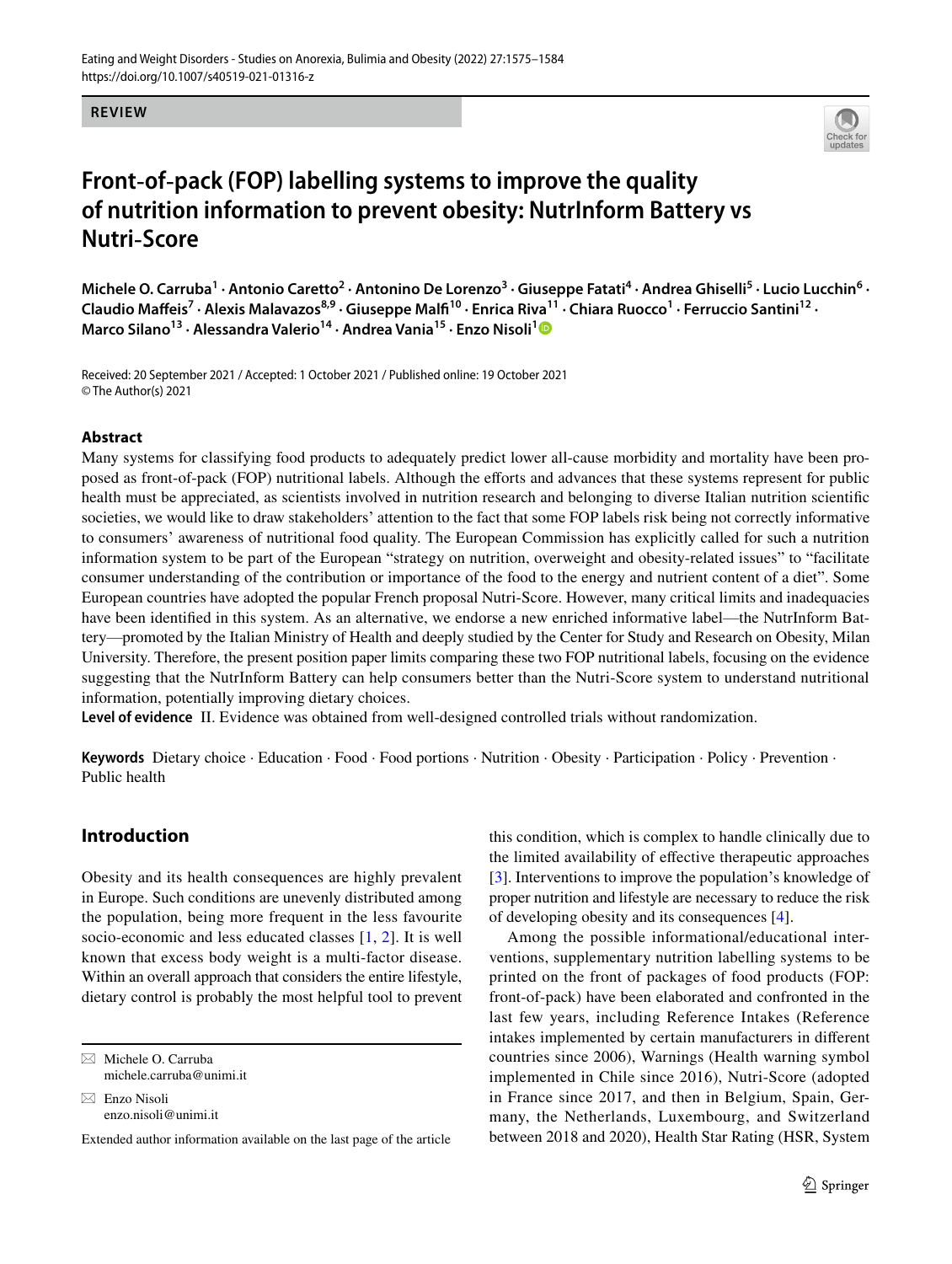

<span id="page-1-1"></span>**Fig. 1** The Nutri-Score labelling system. This system is a summary, colour-coded, graded FOP label that shows a scale of fve colours, from dark green to red. The Nutri-Scoresystem combines positive characteristics (i.e., fruit, vegetables and nuts, fbre, protein and seed, walnut and olive oils content) with negative characteristics

(i.e., energy, total sugar, saturated fatty acids and sodium content) to achieve a score between  $-15$  (most healthy) and  $+40$  (least healthy). As shown, this score is reduced to a combination of a letter (A to E), where A refects the highest nutritional quality and E the lowest

of classifcation of health stars: implemented in Australia and New Zealand since 2014), and Multiple Traffic Light (MTL, Multiple Traffic Lights implemented in the UK since 2005) [[5](#page-7-4)–[11](#page-7-5)]. Similarly, the European Commission (EC) has explicitly called for such a nutrition information system to be part of the European "strategy on nutrition, overweight and obesity-related issues" to "facilitate consumer understanding of the contribution or importance of the food to the energy and nutrient content of a diet" thus allowing consumers to operate healthier food choices as requested by the EC (Regulation 1169/2011).

A discussion is underway within the EC to identify and choose the adequate FOP system to reach such a goal ([https://ec.europa.eu/food/safety/labelling-and-nutrition/](https://ec.europa.eu/food/safety/labelling-and-nutrition/food-information-consumers-legislation/nutrition-labelling_en) [food-information-consumers-legislation/nutrition-labelling\\_](https://ec.europa.eu/food/safety/labelling-and-nutrition/food-information-consumers-legislation/nutrition-labelling_en) [en\)](https://ec.europa.eu/food/safety/labelling-and-nutrition/food-information-consumers-legislation/nutrition-labelling_en), by considering that the goal of FOPs is much broader than that. Proper nutrition—as interpreted by FOPs reduces the incidence of non-communicable diseases (NCD), such as cardiovascular diseases, cancer, chronic respiratory diseases, and diabetes, that represent major causes of disability, ill-health, health-related retirement, and premature death in the European Union (EU), resulting in considerable social and economic costs (https://ec.europa.eu/health/non [communicable\\_diseases/overview\\_en\)](https://ec.europa.eu/health/non_communicable_diseases/overview_en). This debate is quite relevant for the population since the chosen FOP system will become mandatory throughout the EU, thus infuencing people's food purchasing behaviours and the overall quality of the information on nutritional characteristics of food. The debate focuses on the choice between systems with diferent characteristics, i.e. interpretative or informational.

In this context, the Center for Study and Research on Obesity (CSRO) at the University of Milan (Italy)−whose primary mission is to promote scientifc research, correct nutritional information, and political advice on obesity and related disorders [[12,](#page-7-6) [13](#page-7-7)]−deemed it necessary to provide a strictly scientifc analysis of the FOP systems to allow "consumers to operate healthier food choices", as requested by the EC. Consequently, CSRO has elaborated a document describing a new enriched informative label—the NutrInform Battery—alternative to other nutrition labelling systems. Many Italian scientifc societies of nutrition and metabolism have endorsed or approved in general this document to provide the Italian Health Ministry and institutions with scientifc, evidence-based opinion to discuss FOP systems functional to help to combat the obesity epidemics in Europe (see the list of the Italian scientifc societies supporting the present document).<sup>1</sup>

## **The debate on FOP to be adopted to improve weight control in the European population**

The ongoing debate is essentially focused on choosing between a supplementary nutritional labelling system of interpretative (or evaluation) type, Nutri-Score and an informational system proposed by our country, NutrInform Battery. Thus, we have summarised the recently published evidence on the efficacy of these two FOP systems in favouring the comprehension of nutrition relevance on health, and particularly on obesity in the consumers.

Nutri-Score is a supplementary nutrition labelling system of foods, developed by French researchers and adopted by France, based on a synthetic indicator: a letter from A to E, matched to colour, from green to red, which summarises the proposed nutritional profle of 100 g of each food product [\[14](#page-7-8)]. With a specifc algorithm, Nutri-Score assigns negative points to products based on their content in calories, sodium, sugar and saturated fats (per 100 g) and positive points based on their content of fbres, proteins and selected ingredients (fruit, vegetables, legumes, nuts and seeds, olive and walnut oils) [[15](#page-7-9)]. Based on the obtained fnal score, each food is classifed into fve categories: from the best (A, dark green) to the worst  $(E, red)$  (Fig. [1\)](#page-1-1).

<span id="page-1-0"></span><sup>&</sup>lt;sup>1</sup> Italian Association of Dietetics and Clinical Nutrition (ADI) Foundation, Italian Obesity Network (IO-NET), Italian Society for the Study of Eating Disorders (SISDCA), Italian Society of Alimentary Sciences (SISA), Italian Society of Paediatric Endocrinology and Diabetology (SIEDP), Italian Association of Dietetics and Clinical Nutrition (ADI), Italian Society of Pediatric Nutrition (SINUPE), Italian Obesity Society (SIO).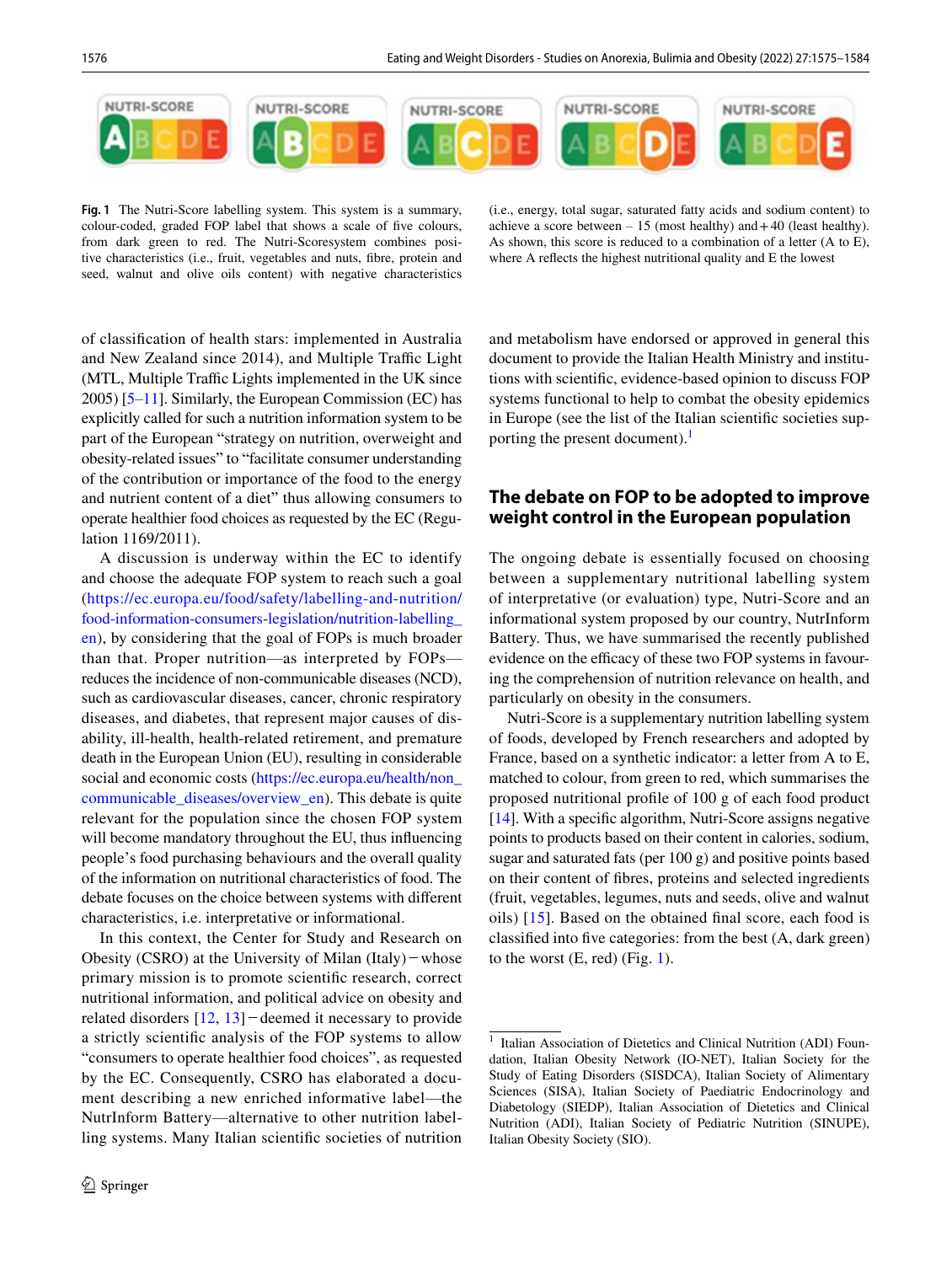According to promoters, Nutri-Score conveys a simple message of easy comprehension to the public. However, several criticisms of this system can be raised. First of all, Nutri-Score is highly focussed on the content of nutrients with "unfavourable" effects, which confer up to 40 negative points, impacting the fnal score much larger than nutrients with "favourable" effects, which bear a maximum of 15 positive points. Consequently, a system primarily focuses on what persons should not eat rather than what they should eat. Thus, the NutriScore system is clearly in contrast with the most recent scientifc data, such as those published on Lancet by an authoritative international research group, the Global Burden of Diseases (GBD), stating "*This fnding suggests that dietary policies focusing on promoting the intake of components of diet for which current intake is less than the optimal level might have a greater efect than policies only targeting sugar and fat, highlighting the need for a comprehensive food system interventions to promote the production, distribution, and consumption of these foods across nations*" [[16\]](#page-7-10).

GBD data suggest that among the 15 nutritional factors with the most signifcant impact on the health of populations (death risk included), ten refer to foods and nutrients consumed in insufficient quantity, and only 5 to foods consumed in excessive quantity; except for sodium (i.e., salt), moreover, these foods/nutrients have a minimal (and almost irrelevant) weight on the health in countries such as Italy (about 0.86% of food-attributable deaths, according to GBD) [\[16](#page-7-10)]. Notably, according to Nutri-Score, saturated fats, which contribute signifcantly to the negative points, are not present in the list of nutrients presented by GBD to be reduced to improve health. According to a study published a few years ago, this situation also characterises Italians' most frequent food mistakes, who are deviating more frequently from the norms dictated by the Mediterranean Diet [\[17](#page-7-11)]. Therefore, the "positive points" should weigh much more than the "negative points" evaluating foods: precisely the opposite that occurs when using Nutri- Score.

Moreover, the decision of Nutri-Score to evaluate 100 g of a product instead of a food serving (which is, on the opposite, at the centre of the NutrInform Battery system proposed by the Italian government) needs to be carefully considered. The role of food portion size concerning overweight and obesity in children and adults has been widely investigated and recognized [[18,](#page-7-12) [19](#page-7-13)]. Despite this knowledge, Nutri-Score assigns a fnal "judgement" (letter or colour) based on the composition and the characteristics of a quantity of food (i.e., 100 g) that, in most cases, does not correspond to the actual portion, that can be much higher or much lower. As a consequence, there are foods (i.e., vegetable pizza) that obtain a favourable score for 100 g but are generally consumed in much higher quantities and can have a more signifcant impact on the overall quality of the diet in terms of calories and nutrients, compared to other foods (i.e. chocolate) that obtain (always on 100 g) less favourable scores using the Nutri-Score system but are generally consumed in much smaller portions. This critical point is also highly evident for olive oil consumption [see 20]. Even if olive oil is highly caloric, and as Nutri-Score's algorithm appraises its content of 100 g, the average consumption of olive oil is no more than 40–45 g per day, biasing the results. Moreover, Nutri-Score does not diferentiate between refned and extra virgin olive oil, seed oil, and walnut oil. This lack of distinction also opposes the well-known properties of extra virgin olive oil [\[21](#page-8-0), [22](#page-8-1)].

Another critical point is that compared to what could have been anticipated based on the results of laboratory studies and in hypothetical settings, the efects of the Nutri-Score label were minor in a large-scale randomised controlled trial examining whether four pre-selected FOP nutrition labels—including SENS (Système d'Etiquetage Nutritionnel Simplifé [simplifed nutrition labelling system]), Nutri Repère, Nutri-Couleurs beyond Nutri-Score—improve food purchases in real-life grocery shopping settings [[23](#page-8-2)]. As reported by the authors, using the food standard agency (FSA) nutrient profiling score, the Nutri-Score system improved 0.142 FSA points, a 2.5% improvement of the average FSA score of 5.61. Moreover, the Nutri-Score's efects, like those of the other three labels, were made principally by the freshly prepared food category, a category with the widest variance in the nutrition quality [\[23\]](#page-8-2).

Finally, Nutri-Score is based on the "a priori" classifcation of nutrients and foods as favourable and unfavourable. This concept contrasts with the opinion, now widely accepted in the scientifc community, that diet should be evaluated in its complexity (see, for example, the Mediterranean diet) rather than examining the single foods that are part of it. Indeed, although there are foods with more or more minor optimal nutritional characteristics, the best approach to prevent or control overweight/obesity—as well as the NCD—is likely based on the conscious selection of foods and (or especially) on their rational combination in appropriate amounts and frequencies consumption. These concepts have been recently reviewed in a rigorous commentary article, listing several pitfalls and oversimplifcations of the current approaches to nutrient profling and the dichotomic classifcation of foods into "healthy" and "unhealthy" products [[24\]](#page-8-3).

## **Which information does Nutri‑Score genuinely provide to the consumer?**

Nutri-Score is a merely interpretative and non-educational/ informative system: it does not improve the consumer's knowledge or nutritional information because the principles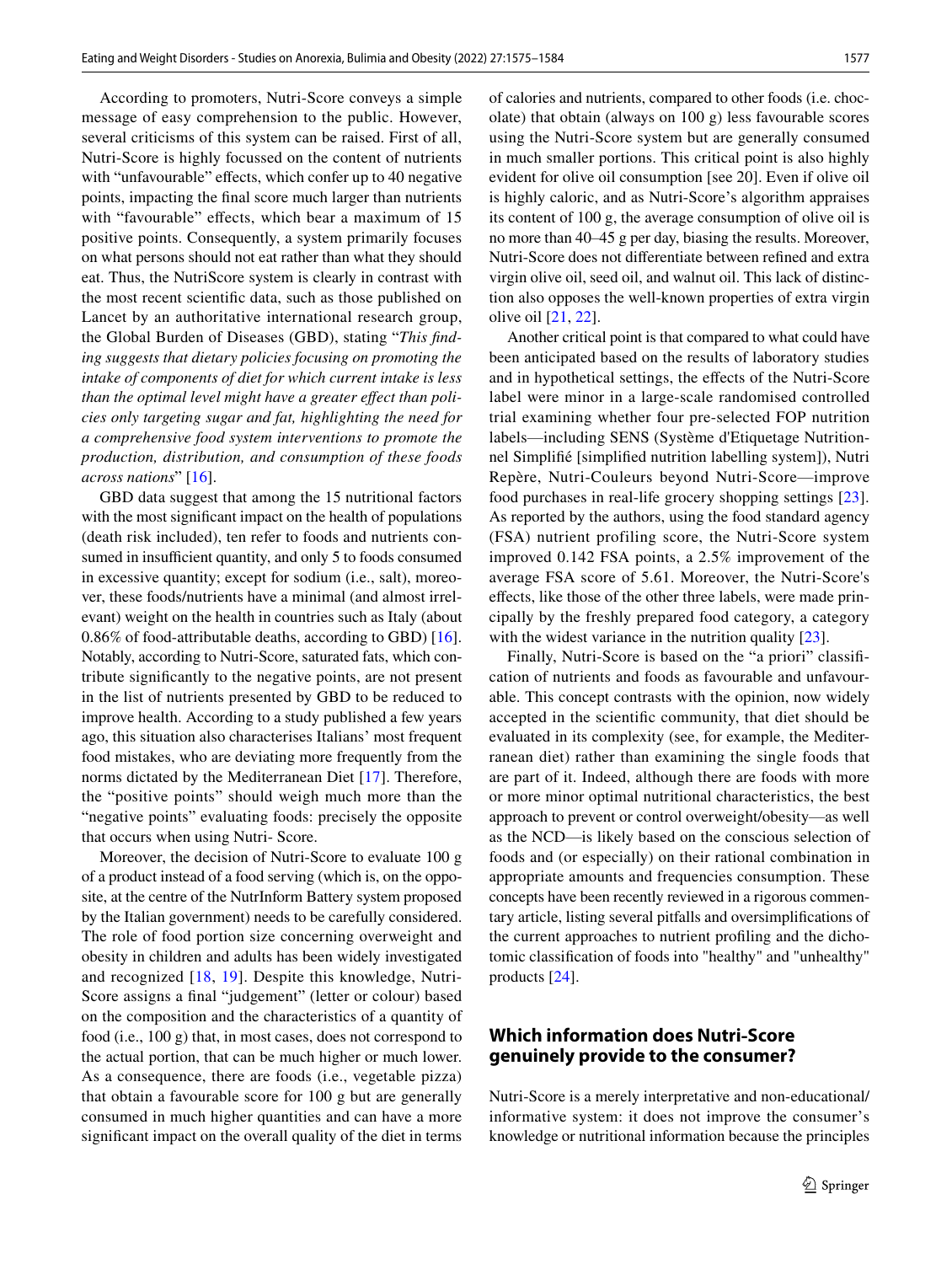of the scoring system are not known (and would be unintelligible in any way) to the consumer and must hence be accepted in a non-critical way. Furthermore, it does not provide any assistance in deciding the overall diet composition, nor does it facilitate in any way an appropriate combination of various foods.

Moreover, Nutri-Score does not identify the component primarily responsible for the product's fnal rating, either favourable or unfavourable. Therefore, it does not provide helpful indications (diferently from NutrInform Battery) to people or patients with specifc nutritional needs. Individuals with overweight or obesity will not fnd specifc information regarding the energy content of foods (and specifcally per portion calories). Similarly, subjects with high cholesterol levels will not be able to assess the content of saturated fats in their diet, or the individuals suffering from hypertension will not be able to evaluate the content of sodium in foods, or people with diabetes will not be able to fnd information about the amount of simple sugar in meals, except after a systematic search and comprehension of the nutritional label if it is present. Such a situation will make it very complex (or even impossible) for individuals to identify foods more or less suitable for their specifc needs. Not surprisingly, the published evidence reporting positive efects of adopting the Nutri-Score system, stating that it can favourably impact health endpoints at a population level (specifcally to prevent overweight and obesity), is relatively weak. For example, in the study by Julia et al. [[25](#page-8-4)] based on SU.VI.MAX cohort, the subjects with the best dietary pattern according to Nutri-Score, compared to those with the worst dietary pattern, boast a lower energy intake at the beginning of the observation period but a higher prevalence of overweight and obesity, with slight and poorly defned diferences in physical activity. The data are difficult to explain and can only be understood by assuming a systematic underestimation of energy intake in the group with a better diet, or an overestimation in the group with a worse diet, or a critical reverse-causality phenomenon: all conditions that limit the validity of the data collected. The authors focus their practical observation on body mass index (BMI) evolution during a 13-year follow-up period, observing an increase of this parameter over 0.62 points (0.70 after a complete statistic adjustment) in the quartile with the better pattern. However, raw data are not provided, from which it would stand out that the absolute diference (after 13 years) between the frst and fourth quartile is irrelevant (+0.10 points) since, in practice, only the BMI diference between the two groups at the beginning of the study was annulled, when the quartile with worst diet pattern had, as reminded, a BMI lower than 0.52 points compared to the quartile with the better pattern. It is also interesting to notice that the second quartile, characterised by the worst diet pattern compared to the frst, shows BMI values 0.29 points lower (hence better), always compared to the frst quartile (24.03 vs 24.32), with a diference that grows further during the years, dropping off an additional 0.31 points (or 0.21 after a complete statistic adjustment) and bringing the diference to -0.60 points (or -0.50 after a complete statistic adjustment). The subjects of the second quartile, with a diet pattern worse by defnition than the frst one, had a better BMI at the beginning of the studies, which further improved during the 13-year follow-up, always compared to the subjects of the frst quartile. This fact introduces a J trend in the relation between the diet quality measured through Nutri-Score and weight trend, which stands out to be similar in the studies in which the efect on mortality for all causes is examined. This result is difficult to understand.

The scenario that stands out from the NutriNet-Santé cohort is diferent. It was examined in Egnell et al. [[26\]](#page-8-5), in which the tertile with worse diet quality has a higher energy intake (about  $+15\%$ ) than the tertile with better diet quality, a BMI slightly higher and a slightly higher prevalence of obesity. Over time, this tertile with worse diet quality shows an increase of BMI of about 0.5 points higher than the value observed among subjects with better diet quality. Since the energy intake is higher in the third group than the frst group, this higher weight increase can also be explained based on the diferences in the energy intake.

The relation between BMI, energy intake and healthiness index of the diet observed in Julia et al. study is similar to what has been observed in other studies conducted on SU.VI.MAX cohort [[27,](#page-8-6) [28\]](#page-8-7). In this study, in particular, the subjects of the quintile with better diet pattern according to Nutri-Score, compared with the quintile with worst diet, are characterised, at the beginning of the observation period (when they are in average 50.8 vs 47.5 years old) by a lower energy intake (1,767 vs 2,112 kcal without considering alcohol, and 1,865 vs and 2,277 kcal also considering alcohol) but higher prevalence of overweight (33.0 vs 25.8%) and obesity (7.7 vs 5.2%), in the presence of slight diferences in the physical activity. These results mean that the group classifed with a healthier diet has underreported its food consumption at least in quantitative terms compared to the group with a less healthy diet; therefore, their report will likely be inaccurate in qualitative terms. These selective differences in reporting the diet in the various groups make the various clinical endpoints' variations unreliable.

Therefore, one can conclude that the works, based on SU.VI.MAX study, do not allow to document any favourable efect in adopting Nutri-Score on BMI at the beginning of the study (instead, BMI decreases with the reduction of the quality level of the diet); the efects observed in the longitudinal follow-up of the study are irrelevant (only annul the negative diferences detected at the baseline) and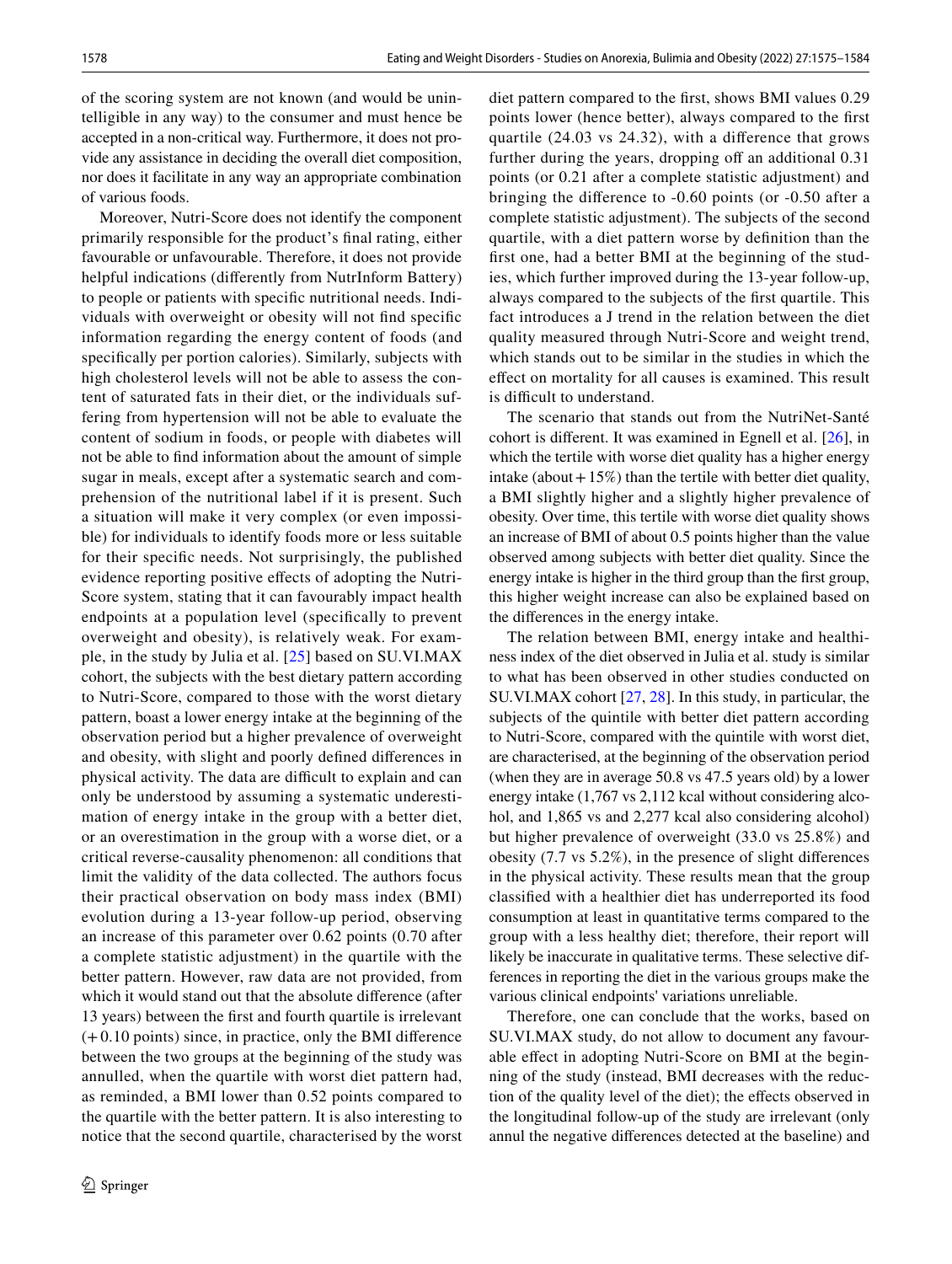

<span id="page-4-0"></span>**Fig. 2** The NutrInform Battery labelling system. To be underlined that all values expressed are relative to the individual serving of 40 g. Each box contains a quantitative indication of the individual portion's energy, fat, saturated fat, sugar, and salt content. The energy content is expressed both in joules and calories. The contents of fat, saturated fat, sugar and salt are expressed in grams. The " battery" symbol shows the percentage of the individual portion's energy, fat, saturated fat, sugar and salt toward the recommended daily intake. The recommended daily intake amounts in the EU are energy, 8400 kJ / 2000 kcal; fat, 70 g; saturated fat, 20 g; sugars, 90 g; salt, 6 g. The charged portion of the battery graphically represents the percentage of energy or nutrients contained in the individual portion, allowing you to quantify it visually as well. The sum of what one eats during the day can "fll" the battery charge without going overboard, not to exceed the recommended daily intake

are characterised by a non-linear trend that is difficult to understand.

### **The Italian proposal**

The project on NutrInform Battery, the FOP system proposed by Italy—led by four Italian ministries (Health, Economic Development, Agriculture, and Foreign Affairs), and opposed to Nutri-Score system—has been carried out by nutritional experts from the Istituto Superiore di Sanità and the Consiglio per la Ricerca Economica e Alimentare; in addition, representatives of trade associations from the agrifood industry and consumers have been involved [\(https://](https://www.nutrinformbattery.it/) [www.nutrinformbattery.it/\)](https://www.nutrinformbattery.it/). This labelling system is, contrary to Nutri-Score, an informational (non-directive) system based on the description of the food serving consumed. NutrInform Battery displays, through a simple system of five pictograms with the shape of a battery: total calories, total fats, saturated fats, sugar and salt contained in a standard portion of the considered food, as both absolute amount and percentage of the total daily intake, indicating for each food product the "flling" level of the fve batteries (Fig. [2](#page-4-0)). The reference parameters on which the individual batteries are calibrated (one for each critical element, i.e. calories, total fat, saturated fat, sugars and salt) are the European ones set in Table XIII of EU Regulation no. 1169/2011—art. 35, which are also in line with LARN's (reference levels of nutrients for the Italian population). The portions determined based on available scientifc nutritional evidence are derived. The flling level corresponds, in fact, to the percentage of that specifc nutrient that the recommended portion of the food brings to the consumer's diet, referring to the Reference Intakes (part B of Annex XIII of EU Regulation 1169/2011). Therefore, by simply looking at each battery, the consumers can immediately see the exact percentage of the nutrient they are taking in with the portion of food consumed compared to the maximum recommended amount, and therefore how much of that nutrient they have left to consume during the rest of the day. Consequently, NutrInform Battery focuses the consumer's attention on the nutrient content of the serving of eaten food, without prohibiting or promoting any of them in particular, but providing information on how and to what extent that food serving will affect his/her daily food intake. The aim is to guide the consumers towards more informed nutritional choices and help him/her to improve their dietary knowledge, in agreement (and not in contrast) with the strategies that public health agencies and scientifc societies of various countries are implementing to promote nutrition education.

In our opinion, the merit of NutrInform Battery is also its capacity to allow and promote the proper combination of various foods (e.g., the choice of food for which the system assigns a high content of fats and sugar can be "balanced" by eating other foods with lower content of these nutrients) and to select foods, when relevant, according to specifc individual needs (energy content, sodium, or saturated fat content). These actions – as already stated – cannot be made by adopting the Nutri-Score labelling system.

Therefore, the NutrInform Battery label helps the adult and responsible consumer to be aware of the food servings and encourages the food industry not only to reformulate potentially health-critical products but also to reduce the portion sizes, which may eventually orient consumers to prefer foods with lower impact on their daily calorie intake. The scientifc literature, in fact, clearly shows that the generalised increase in portion sizes is responsible for excessive food consumption. On the other hand, reducing the size of the servings could effectively reduce the amount of eaten food [\[18](#page-7-12)]. This consideration seems particularly relevant in the school food environment. Policy actions, including adequate FOP labelling systems for the snacks found in vending machines, are needed to improve children's eating behaviour and BMI [[29](#page-8-8), [30](#page-8-9)].

The Italian FOP labelling system has been tested among consumers from seven European countries for comprehension, satisfaction, and ability to address better choices; the results of these studies confrm that this is a comprehensible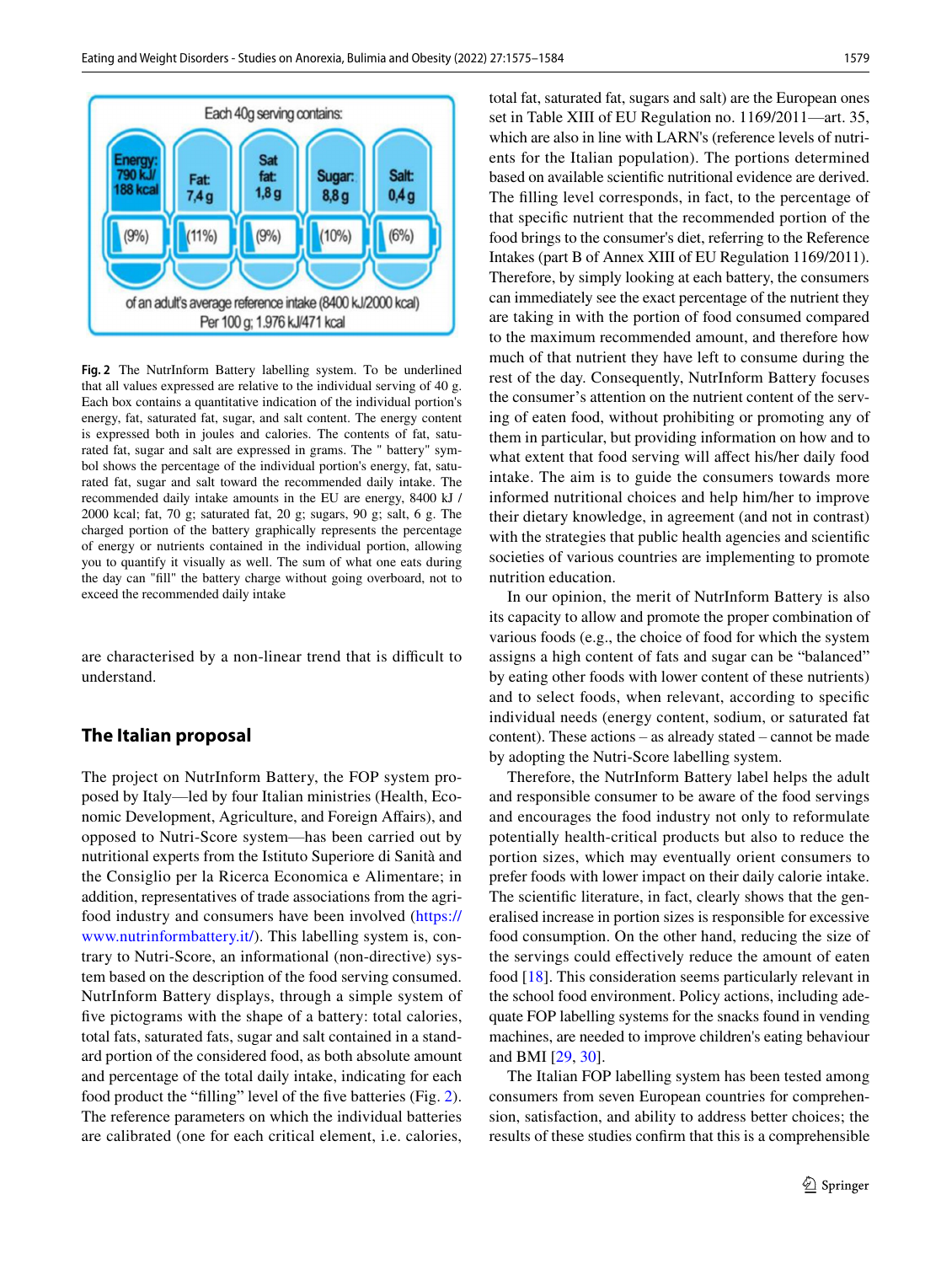and straightforward system that allows making healthier choices [\[31](#page-8-10)]. NutrInform Battery proved to help consumers understand and retain information, obtaining better performances in all countries where it was tested compared to Nutri-Score. It turned out to be more informative and valuable [[32\]](#page-8-11).

An additional piece of information needs to be discussed. Labelling systems based on colours, such as Nutri-Score, are well seen by consumers and many stakeholders. According to the authors' intentions, these labels should help the consumer operate healthier choices during purchase. Evidence in the literature shows that consumers welcome this system positively, increasing the purchase of foods labelled in green and decreasing foods marked in red [[33,](#page-8-12) [34\]](#page-8-13).

Today, several studies on the effect of food labels clearly show how the consumer associates the green light to the meaning of "healthy", "natural", "light", thanks to the positive vibe linked to the green colour and how this association can infuence opinions on health, regardless of the nutritional information indicated on the label. Nonetheless, it must be reminded that this behaviour is not necessarily positive for the consumers and could theoretically expose them paradoxically to a higher risk. Research has also demonstrated that when the packaging for the same product is experimentally prepared with two diferent labels, one green and one red, consumers choose the product labelled in green and does not read the information featured on the nutritional label [[35\]](#page-8-14).

This behaviour has already been described for other food products, such as the so-called "light foods", whose association with alleged healthier qualities could contribute to developing obesity rather than prevent it [[35](#page-8-14)–[38](#page-8-15)]. Hence, these products are perceived as healthier, and the consumed amount of these foods might be more extensive. On the contrary, the FOP labelling system proposed by Italy, NutrInform Battery, focuses the consumer's attention on the proper amount of the given food to be consumed, providing the necessary information to understand how that serving will affect the total daily intake. Hence, correct information cannot simply classify foods as good or bad (as it happens with Nutri-Score, at least as it has been proven to be read by the consumer) but should educate to balance qualitative and quantitative aspects, considering portions and consumption frequencies.

Some possible limitations of this labelling system may be suggested and are to mention. Visually, the graphics of the NutrInform Battery system could be challenging to read due to the numerous numerical references present; additionally, it may request basic nutritional knowledge. Furthermore, such a labelling system evaluates the single portion (the weight of which can sometimes vary from one manufacturer to another). Thus, it would only allow a correct comparison between categories of similar products in identical quantities. Finally, it should be remembered that the Italian decree (19.11.2020, in the form of presentation and conditions of use of the NutrInform Battery labelling system) provides for specifc exclusions, for example, foodstufs packaged in packages whose largest surface area is less than 25 cm<sup>2</sup> , products covered by Regulation (EU) No 1151/2012 (PDO, Protected Designation of Origin; PGI, Protected Geographical Indication, and TSG, Traditional Speciality Guaranteed), to prevent consumers from not understanding or recognising the quality mark due to the affixing of an additional logo. These issues need to be addressed and resolved to serve the consumers of every European country better.

## **Conclusion**

In conclusion, given this overall body of evidence, we deem it extremely important that the scientifc communities, in particular nutrition scientists and experts devoted to obesity, intervene in the debate ongoing at the EC level to stress how, based on the evidence available, the FOP labelling system proposed by the Italian government and called NutrInform Battery, should be considered the most appropriate tool to increase the consumers' nutritional knowledge and to provide them with the information necessary to plan probably with better results, the prevention of overweight and obesity. The public health community and policy-makers have repeatedly stated the importance of implementing policies based on research evidence. As reported here, multiple studies have been conducted, showing strengths and limitations for both Nutri-Score and NutInform Battery systems. However, the NutrInform Battery system results seem to support its conceptual superiority and use as a valid public health strategy to reduce obesity and related disorders. This FOP system needs continuous confrmations and extension, not only at a national level but also at an international level, and NutrInform Battery must remain open to further improvements (see below).

#### **Highlights and recommendations**

Overweight and obesity are multi-factorial diseases with a heavy impact on the health and life quality of the population. Within a general approach considering the whole lifestyle, dietary control is probably the most helpful tool to prevent this condition, which is often too complex to be clinically handled due to the limited availability of efficacious interventions. Therefore, the information handed out to the consumer is considered an essential tool to favour proper food choices and prevent overweight. This reasoning goes far beyond obesity and related diseases; proper food education and healthy nutrition prevent the onset of NCDs, improving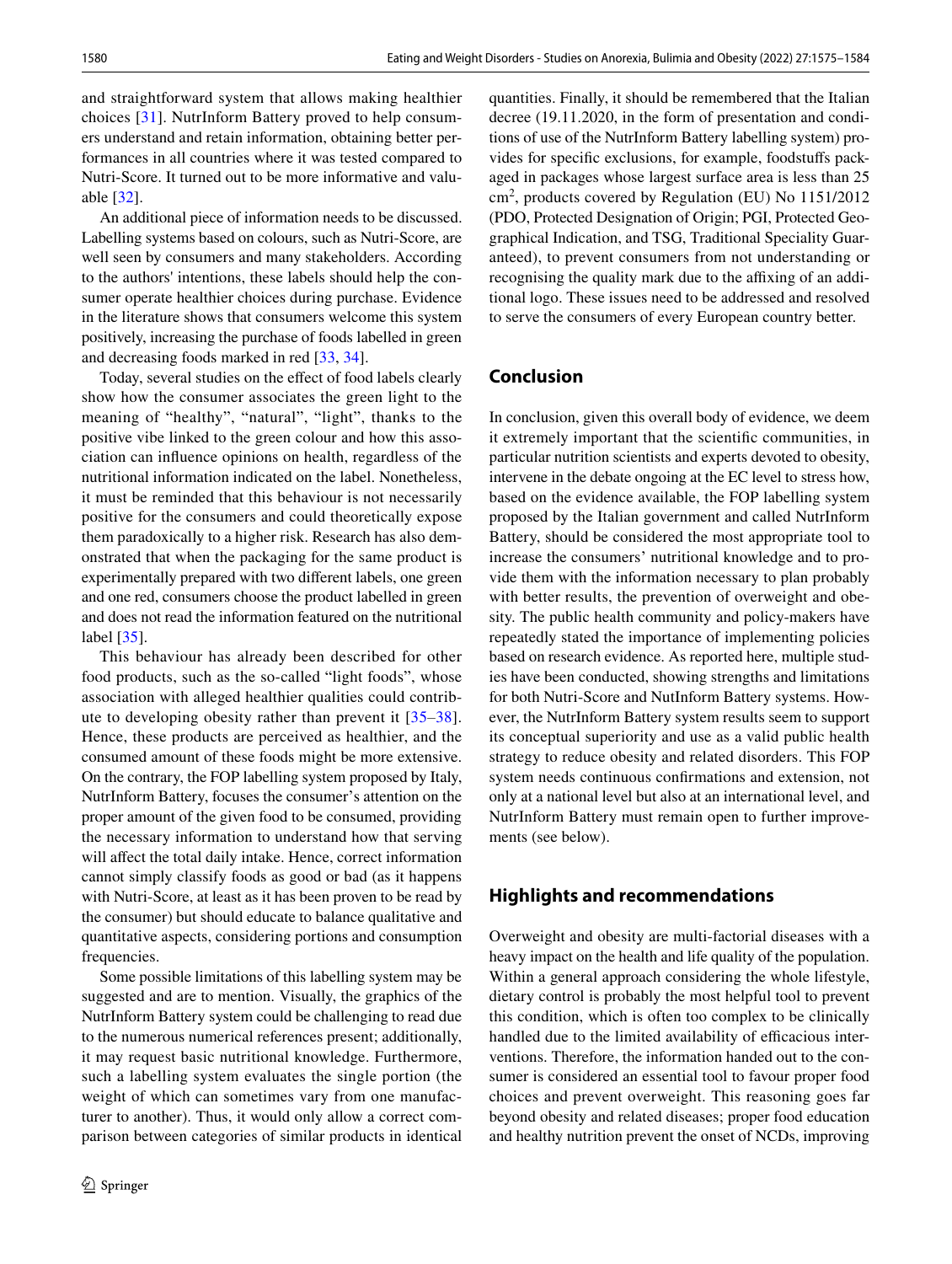the population's overall health status and longevity in good psychophysical conditions.

In Europe, within the Community strategy to reduce overweight and obesity, an important debate is ongoing on supplementary front-of-pack labelling systems that should help consumers make healthier and more favourable food choices; the chosen scheme will be adopted in the entire European Community. Nutri-Score is the supplementary nutritional labelling system proposed by French scientists. It classifes foods into fve categories: A, dark green (the best) to E, red (the worst) based on applying a specifc algorithm. It is an interpretative/evaluation and non-informative system that does not provide any information on the nutritional characteristics of the food (composition, content in nutrients, and others). Contrary to what is emerging from most recent studies, the importance (and hence the weight) of ingredients with "undesirable" efects in Nutri-Score, is much greater than that of ingredients with beneficial effects. Moreover, Nutri-Score is based on the composition of 100 g of foods, regardless of the portion sizes, which are essential to monitor the energy intake properly and control the weight. The underlying nutritional approach is indiscriminate since it should be proposed to the entire population without considering the distinct nutritional needs and energy intake of subjects with specifc health issues (e.g., overweight and obesity, hypertension, dyslipidemia).

Studies performed and published using Nutri-Score do not provide convincing evidence to support the hypothesis that adopting this FOP information system facilitates the maintenance of a proper BMI or reduces the probability of developing overweight or obesity. The system developed and proposed by Italy (i.e., NutrInform Battery) looks more fexible and potentially more informative. FOP is one of the elements of a broader framework of a training process that makes the consumer aware. The FOP cannot be used alone, and it is necessary to give the consumer the key to reading it in a broader and more articulated context than healthy food choices. In the future, to improve the NutrInform Battery system, the FOP could be implemented with the results from the application of the Nutrient and Hazard Analysis of Critical Control Point (NACCP) [[38](#page-8-15)], which allows to evaluate and monitor the presence and quantity of a specifc nutrient along the entire supply chain. The last step involves testing the efect on the consumer. This process has already been approved in various ministerial documents in Italy.

#### **Strength and limits**

We are aware of the limitations and biases of position paper like the present one: (1) it is more likely to include only research selected by the authors; (2) it fails to content-code the studies either for theoretically important aspects or for aspects that gauge methodological quality—the result is that often the accuracy of the paper's claims about the characteristics of the studies and the quality of their methods is difficult to judge; (3) it rarely employs peer-reviewed methodologies, duplicates the curation of evidence, and often fails to disclose study inclusion criteria; (4) it may unrecognise the procedures used to reach and offer conclusions about the nature of quantitative or qualitative empirical literature. The strength of the present position paper is to have tried to overcome these significant limits and offer the experts' opinion of the current knowledge on this complex, multifaced topic. We hope to have reached an adequate level of accuracy on a lifestyle topic highly relevant to the general population.

## **What is already known on this subject?**

Various FOP nutritional labels have been realised to enhance consumers' knowledge of nutritional food quality and promote healthier decisions. However, few studies have examined the consequences of FOPs on consumers' subjective knowledge and learning towards nutritional values and correctness of foods to prevent the development and combat difusion of obesity in the diferent cultural systems and countries.

#### **What does this study add?**

In the present position paper, we compare two FOP nutritional labels, the NutrInform Battery and Nutri-Score system, suggesting that the frst can help consumers better than the second system to understand nutritional information, potentially improving dietary choices. In particular, our paper underlines that the published results on the Nutri-Score system do not provide convincing evidence to support the hypothesis that adopting this FOP information system facilitates the maintenance of a proper BMI or reduces the probability of developing overweight or obesity, despite its wide adoption by various countries and public institutions. On the contrary, the NutrInform Battery system looks more fexible and potentially more informative in this context of public health.

**Acknowledgements** The authors thank the boards of the following scientifc societies for their endorsement or general approval of the content of this document: Italian Association of Dietetics and Clinical Nutrition (ADI) Foundation (President, A.C. and past-President, L.L.), Italian Obesity Network (IO-NET) (President, G.F.); Italian Society for the Study of Eating Disorders (SISDCA); Italian Society of Alimentary Sciences (SISA) (President, A.G.), Italian Society of Paediatric Endocrinology and Diabetology (SIEDP) (President, C.M.),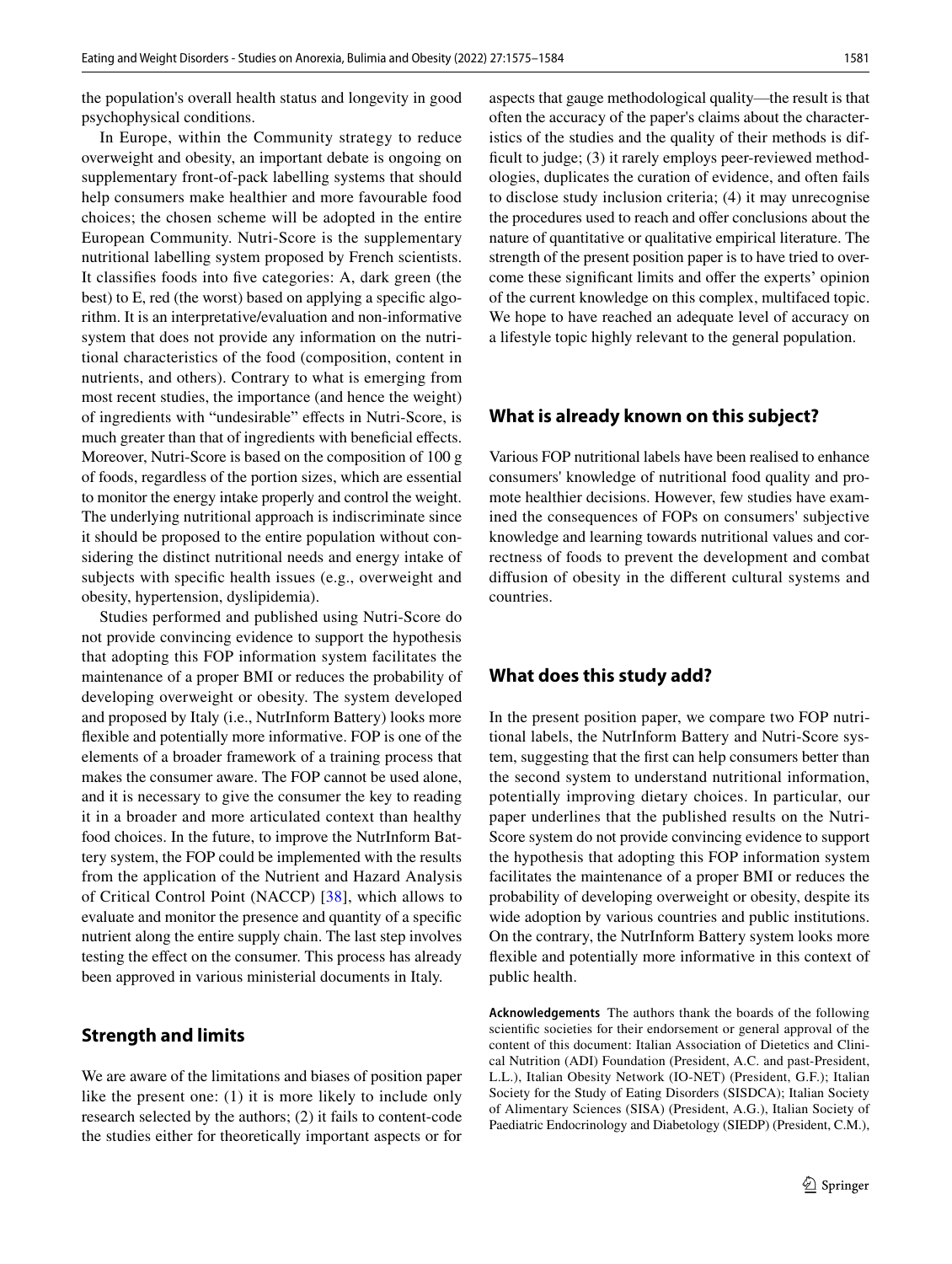Italian Association of Dietetics and Clinical Nutrition (ADI) (President, G.M.), Italian Society of Pediatric Nutrition (SINUPE) (President, E.R.), Italian Obesity Society (SIO) (past-President M.O.C. and E.N., previous-President F.S. and board members A.M. and A.Vania).

**Author contributions** M.O.C. and E.N. wrote the frst draft, following inputs from the other authors. The manuscript was revised and edited by all authors, who also approved the fnal version.

**Funding** Open access funding provided by Università degli Studi di Milano within the CRUI-CARE Agreement. This research received no external funding.

#### **Declarations**

**Conflicts of interest** The authors have no conficts of interest to declare that are relevant to the content of this article.

**Ethical approval** Not applicable.

**Informed consent** Not applicable.

**Consent to participate** Not applicable.

**Consent for publication** Not applicable.

**Open Access** This article is licensed under a Creative Commons Attribution 4.0 International License, which permits use, sharing, adaptation, distribution and reproduction in any medium or format, as long as you give appropriate credit to the original author(s) and the source, provide a link to the Creative Commons licence, and indicate if changes were made. The images or other third party material in this article are included in the article's Creative Commons licence, unless indicated otherwise in a credit line to the material. If material is not included in the article's Creative Commons licence and your intended use is not permitted by statutory regulation or exceeds the permitted use, you will need to obtain permission directly from the copyright holder. To view a copy of this licence, visit <http://creativecommons.org/licenses/by/4.0/>.

#### **References**

- <span id="page-7-0"></span>1. Bracale R, Milani L, Ferrara E, Balzaretti C, Valerio A, Russo V, Nisoli E, Carruba MO (2013) Childhood obesity, overweight and underweight: a study in primary schools in Milan. Eat Weight Disord 18:183–191. <https://doi.org/10.1007/s40519-013-0036-9>
- <span id="page-7-1"></span>2. Popkin BM, Corvalan C, Grummer-Strawn LM (2020) Dynamics of the double burden of malnutrition and the changing nutrition reality. Lancet 395:65–74. [https://doi.org/10.1016/S0140-](https://doi.org/10.1016/S0140-6736(19)32497-3) [6736\(19\)32497-3](https://doi.org/10.1016/S0140-6736(19)32497-3)
- <span id="page-7-2"></span>3. Smethers AD, Rolls BJ (2018) Dietary management of obesity: cornerstones of healthy eating patterns. Med Clin North Am 102:107–124. <https://doi.org/10.1016/j.mcna.2017.08.009>
- <span id="page-7-3"></span>4. López-Hernández ML, Martínez-Arnau FM, Pérez-Ros P, Drehmer F, Pablos A (2020) Improved nutritional knowledge in the obese adult population modifes eating habits and serum and anthropometric markers. Nutrients 12:3355. [https://doi.org/10.](https://doi.org/10.3390/nu12113355) [3390/nu12113355](https://doi.org/10.3390/nu12113355)
- <span id="page-7-4"></span>5. Asp N, Bryngelsson S (2007) Health claims in the labelling and marketing of food products. Scand J Food Nutr 51:107–126. <https://doi.org/10.1080/17482970701652203>
- Vyth E, Steenhuis I, Mallant S, Mol Z, Brug J, Temminghoff M, Feunekes GI, Jansen J, Verhagen H, Seidell JC (2009) A

 $\circled{2}$  Springer

front-of-pack nutrition logo: a quantitative and qualitative process evaluation in the Netherlands. J Health Commun 14:631–645. <https://doi.org/10.1080/10810730903204247>

- 7. Ministry of Solidarity and Health Nutri-Score: nutritional labelling to promote a balanced diet 2017. Nutri-Score: un étiquetage nutritionnel pour favoriser une alimentation équilibrée. Available online: [https://solidarites-sante.gouv.fr/prevention-en-sante/prese](https://solidarites-sante.gouv.fr/prevention-en-sante/preserver-sa-sante/nutrition/article/nutri-score-un-etiquetage-nutritionnel-pour-favoriser-une-alimentation) [rver-sa-sante/nutrition/article/nutri-score-un-etiquetage-nutritionn](https://solidarites-sante.gouv.fr/prevention-en-sante/preserver-sa-sante/nutrition/article/nutri-score-un-etiquetage-nutritionnel-pour-favoriser-une-alimentation) [el-pour-favoriser-une-alimentation](https://solidarites-sante.gouv.fr/prevention-en-sante/preserver-sa-sante/nutrition/article/nutri-score-un-etiquetage-nutritionnel-pour-favoriser-une-alimentation) (accessed on 29 September 2021)
- 8. Anderson C, O'Connor E (2019) The efect of the health star rating on consumer decision-making. Food Qual Prefer 73:215–225. <https://doi.org/10.1016/j.foodqual.2018.11.005>
- 9. Corvalán C, Correa T, Reyes M, Paraje G The impact of the Chilean law on food labelling on the food production sector. Santiago, Food and Agriculture Organization of the United Nations (FAO) and Institute of Nutrition and Food Technology of the Universidad de Chile (INTA) <https://doi.org/10.4060/cb3298en>
- 10. Food and Drink Federation. GDAs explained. Available online: [http://www.gdalabel.org.uk/gda/gda\\_values.aspx](http://www.gdalabel.org.uk/gda/gda_values.aspx) (accessed on 29 September 2021)
- <span id="page-7-5"></span>11. Food Standards Agency. Guide to creating a front of pack (FoP) nutrition label for pre-packed products sold through retail outlets. Available online: [https://www.food.gov.uk/sites/default/fles/](https://www.food.gov.uk/sites/default/files/media/document/fop-guidance_0.pdf) [media/document/fop-guidance\\_0.pdf](https://www.food.gov.uk/sites/default/files/media/document/fop-guidance_0.pdf) (accessed on 29 September 2021)
- <span id="page-7-6"></span>12. Frühbeck G, Sbraccia P, Nisoli E, Woodward E, Yumuk V, Farpour-Lambert NJ, Halford JG, Toplak H, Carruba MO (2016) 2015 Milan declaration: a call to action on obesity - an EASO position statement on the occasion of the 2015 EXPO. Obes Facts 9:296–298.<https://doi.org/10.1159/000448234>
- <span id="page-7-7"></span>13. Carruba MO, Busetto L, Bryant S, Caretto A, Farpour-Lambert NJ, Fatati G, Foschi D, Giorgino F, Halford, JCG, Lenzi A, Malf G, O'Malley G, Napier D, Santini F, Sbraccia P, Spinato C, Woodward E, Nisoli E (2021) The European Association for the Study of Obesity (EASO) Endorses the Milan Charter on Urban Obesity. Obes Facts 14: 163–168 [https://doi.org/10.1159/000514218.](https://doi.org/10.1159/000514218)
- <span id="page-7-8"></span>14. Journal Officiel de la République Française. Arrêté du 31 octobre 2017 fxant la forme de présentation complémentaire à la déclaration nutritionnelle recommandée par l'Etat en application des articles L. 3232–8 et R. 3232–7 du code de la santé publique. 2017. [https://www.legifrance.gouv.fr/eli/arrete/2017/10/31/SSAP1](https://www.legifrance.gouv.fr/eli/arrete/2017/10/31/SSAP1730474A/jo/texte) [730474A/jo/texte](https://www.legifrance.gouv.fr/eli/arrete/2017/10/31/SSAP1730474A/jo/texte) (accessed 29 September 2021)
- <span id="page-7-9"></span>15. Andreeva VA, Egnell M, Touvier M, Galan P, Julia C, Hercberg S (2021) International evidence for the effectiveness of the frontof-package nutrition label called Nutri-Score. Cent Eur J Public Health 29:76–79. <https://doi.org/10.21101/cejph.a6239>
- <span id="page-7-10"></span>16. GBD (2019) 2017 Diet Collaborators. Health efects of dietary risks in 195 countries, 1990–2017: a systematic analysis for the Global Burden of Disease Study 2017. Lancet 393, 1958–1972; [https://doi.org/10.1016/S0140-6736\(19\)30041-8](https://doi.org/10.1016/S0140-6736(19)30041-8)
- <span id="page-7-11"></span>17. Bracale R, Vaccaro CM, Coletta V, Cricelli C, Gamaleri FC, Parazzini F, Carruba M (2020) Nutrition behaviour and compliance with the Mediterranean diet pyramid recommendations: an Italian survey-based study. Eat Weight Disord 25:1789–1798. [https://doi.](https://doi.org/10.1007/s40519-019-00807-4) [org/10.1007/s40519-019-00807-4](https://doi.org/10.1007/s40519-019-00807-4)
- <span id="page-7-12"></span>18. Balzaretti CM, Ventura V, Ratti S, Ferrazzi G, Spallina A, Carruba MO, Castrica M (2020) Improving the overall sustainability of the school meal chain: the role of portion sizes. Eat Weight Disord 25:107–116.<https://doi.org/10.1007/s40519-018-0524-z>
- <span id="page-7-13"></span>19. Robinson E, Haynes A (2021) Individual diferences and moderating participant characteristics in the efect of reducing portion size on meal energy intake: pooled analysis of three randomized controlled trials. Appetite 159:105047. [https://doi.org/10.1016/j.](https://doi.org/10.1016/j.appet.2020.105047) [appet.2020.105047](https://doi.org/10.1016/j.appet.2020.105047)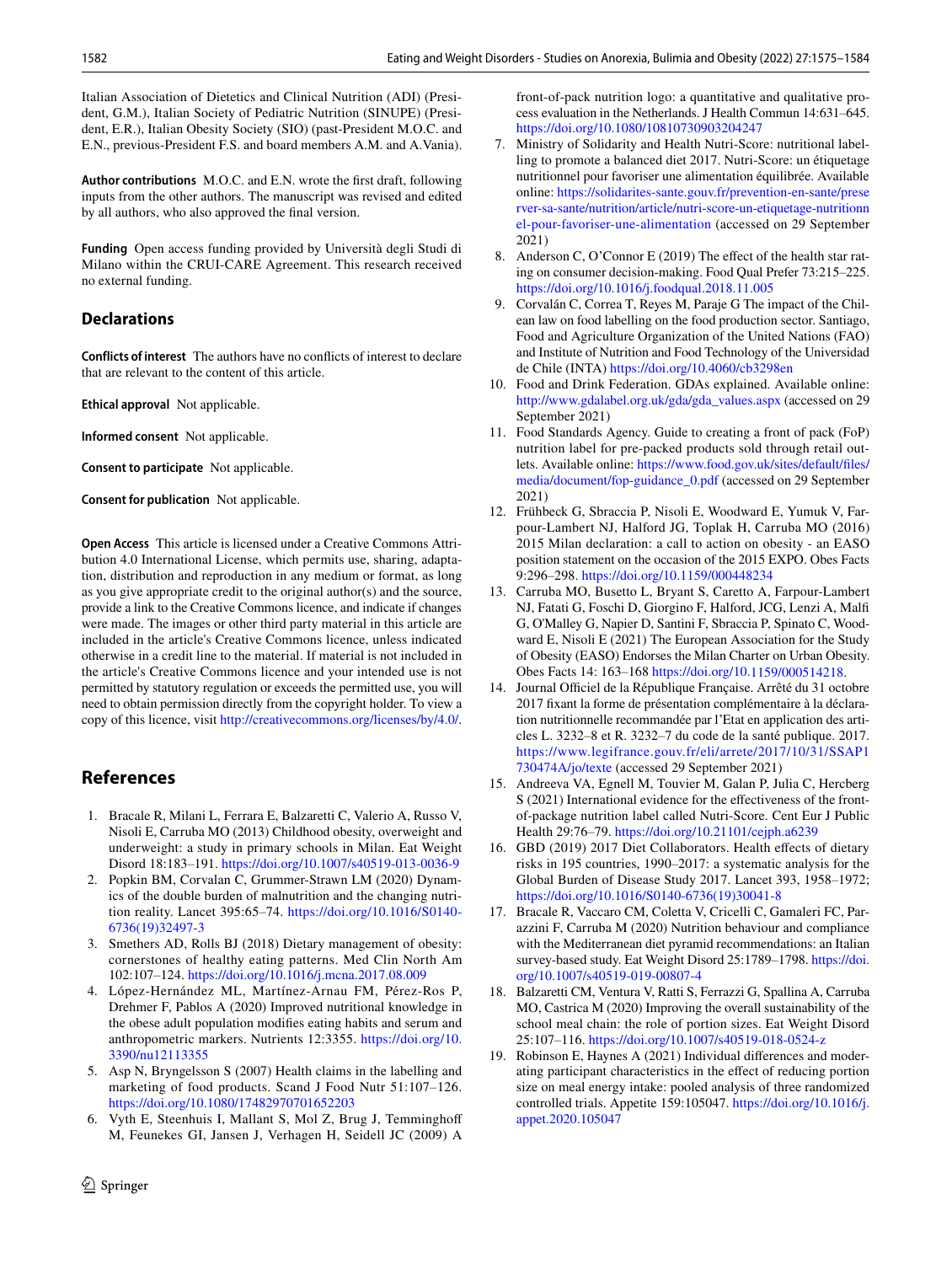- 20. Visioli F, Franco M, Martínez-González MA (2021) Front of package labels and olive oil: a call for caution. Eur Clin Nutr <https://doi.org/10.1038/s41430-021-00989-0>
- <span id="page-8-0"></span>21. Visioli F, Franco M, Toledo E, Luchsinger J, Willett WC, Hu FB, Martinez-Gonzalez MA (2018) Olive oil and prevention of chronic diseases: Summary of an International conference. Nutr Metab Cardiovasc Dis 28:649–656. [https://doi.org/10.1016/j.num](https://doi.org/10.1016/j.numecd.2018.04.004)[ecd.2018.04.004](https://doi.org/10.1016/j.numecd.2018.04.004)
- <span id="page-8-1"></span>22. Galbete C, Schwingshackl L, Schwedhelm C, Boeing H, Schulze MB (2018) Evaluating Mediterranean diet and risk of chronic disease in cohort studies: an umbrella review of metaanalyses. Eur J Epidemiol 33:909–931. [https://doi.org/10.1007/](https://doi.org/10.1007/s10654-018-0427-3) [s10654-018-0427-3](https://doi.org/10.1007/s10654-018-0427-3)
- <span id="page-8-2"></span>23. Dubois P, Albuquerque P, Allais O, Bonnet C, Bertail P, Combris P, Lahlou S, Rigal N, Ruffieux B, Chandon P (2021) Effects of front-of-pack labels on the nutritional quality of supermarket food purchases: evidence from a large-scale randomized controlled trial. J Acad Market Sci 49:119–138. [https://doi.org/10.1007/](https://doi.org/10.1007/s11747-020-00723-5) [s11747-020-00723-5](https://doi.org/10.1007/s11747-020-00723-5)
- <span id="page-8-3"></span>24. Visioli F, Marangoni F, Poli A, Ghiselli A, Martini D (2021) Nutrition and health or nutrients and health? Int J Food Sci Nutr <https://doi.org/10.1080/09637486.2021.1937958>
- <span id="page-8-4"></span>25. Julia C, Ducrot P, Lassale C, Fézeu L, Méjean C, Péneau S, Touvier M, Hercberg S, Kesse-Guyot E (2015) Prospective associations between a dietary index based on the British Food Standard Agency nutrient profling system and 13-year weight gain in the SU.VI.MAX cohort. Prev Med 81:189–194 [https://doi.org/10.](https://doi.org/10.1016/j.ypmed.2015.08.022) [1016/j.ypmed.2015.08.022](https://doi.org/10.1016/j.ypmed.2015.08.022)
- <span id="page-8-5"></span>26. Egnell M, Seconda L, Neal B, Ni Mhurchu C, Rayner M, Jones A, Touvier M, Kesse-Guyot E, Hercberg S, Julia C (2021) Prospective associations of the original Food Standards Agency nutrient profling system and three variants with weight gain, overweight and obesity risk: results from the French NutriNet-Santé cohort. Br J Nutr 125:902–914. [https://doi.org/10.1017/S000711452](https://doi.org/10.1017/S0007114520003384) [0003384](https://doi.org/10.1017/S0007114520003384)
- <span id="page-8-6"></span>27. Donnenfeld M, Julia C, Kesse-Guyot E, Méjean C, Ducrot P, Péneau S, Deschasaux M, Latino-Martel P, Fezeu L, Hercberg S, Touvier M (2015) Prospective association between cancer risk and an individual dietary index based on the British Food Standards Agency Nutrient Profling System. Br J Nutr 114:1702–1710. <https://doi.org/10.1017/S0007114515003384>
- <span id="page-8-7"></span>28. Adriouch S, Julia C, Kesse-Guyot E, Méjean C, Ducrot P, Péneau S, Donnenfeld M, Deschasaux M, Menai M, Hercberg S, Touvier M, Fezeu LK (2016) Prospective association between a dietary quality index based on a nutrient profling system and cardiovascular disease risk. Eur J Prev Cardiol 23:1669–1676. [https://doi.](https://doi.org/10.1177/2047487316640659) [org/10.1177/2047487316640659](https://doi.org/10.1177/2047487316640659)
- <span id="page-8-8"></span>29. Ermetici F, Zelaschi RF, Briganti S, Dozio E, Gaeta M, Ambrogi F, Pelissero G, Tettamanti G, Corsi Romanelli MM, Carruba

## **Authors and Afliations**

M, Morricone L, Malavazos AE (2016) Association between a school-based intervention and adiposity outcomes in adolescents: The Italian "EAT" project. Obesity (Silver Spring) 24:687–695. <https://doi.org/10.1002/oby.21365>

- <span id="page-8-9"></span>30. Pineda E, Bascunan J, Sassi F (2021) Improving the school food environment for the prevention of childhood obesity: what works and what doesn't. Obes Rev 22:e13176. [https://doi.org/10.1111/](https://doi.org/10.1111/obr.13176) [obr.13176](https://doi.org/10.1111/obr.13176)
- <span id="page-8-10"></span>31. Mazzù MF, Romani S, Baccelloni A, Gambicorti A (2021) A cross-country experimental study on consumers' subjective understanding and liking on front-of-pack nutrition labels. Int J Food Sci Nutr 72:833–847. [https://doi.org/10.1080/09637486.2021.](https://doi.org/10.1080/09637486.2021.1873918) [1873918](https://doi.org/10.1080/09637486.2021.1873918)
- <span id="page-8-11"></span>32. Mazzù MF, Romani S, Gambicorti A (2021) Efects on consumers' subjective understanding of a new front-of-pack nutritional label: a study on Italian consumers. Int J Food Sci Nutr 72:357– 366.<https://doi.org/10.1080/09637486.2020.1796932>
- <span id="page-8-12"></span>33. Talati Z, Egnell M, Hercberg S, Julia C, Pettigrew S (2019) Food choice under fve front-of- package nutrition label conditions: an experimental study across 12 countries. Am J Public Health 109:1770–1775.<https://doi.org/10.2105/AJPH.2019.305319>
- <span id="page-8-13"></span>34. De Temmerman J, Heeremans E, Slabbinck H, Vermeir I (2021) The impact of the Nutri-Score nutrition label on perceived healthiness and purchase intentions. Appetite 157:104995. [https://doi.](https://doi.org/10.1016/j.appet.2020.104995) [org/10.1016/j.appet.2020.104995](https://doi.org/10.1016/j.appet.2020.104995)
- <span id="page-8-14"></span>35. Schuldt JP (2013) Does green mean healthy? Nutrition label color afects perceptions of healthfulness. Health Commun 28:814–821. <https://doi.org/10.1080/10410236.2012.725270>
- 36. Wansink B, Chandon P (2006) Can, "Low-Fat" nutrition labels lead to obesity? J Marketing Res 3:605–617. [https://doi.org/10.](https://doi.org/10.1509/jmkr.43.4.605) [1509/jmkr.43.4.605](https://doi.org/10.1509/jmkr.43.4.605)
- 37. Geyskens K, Pandelaere M, Dewitte S, Warlop L (2007) The backdoor to overconsumption: The effect of associating "low-fat" food with health references. J Pub Policy Marketing 26:118–125. <https://doi.org/10.1509/jppm.26.1.118>
- <span id="page-8-15"></span>38. Di Renzo L, Colica C, Carraro A, Cenci Goga B, Marsella LT, Botta R, Colombo ML, Gratteri S, Chang TF, Droli M, Sarlo F, De Lorenzo A (2015) Food safety and nutritional quality for the prevention of non-communicable diseases: the Nutrient, hazard Analysis and Critical Control Point process (NACCP). J Transl Med 13:128.<https://doi.org/10.1186/s12967-015-0484-2>

**Publisher's Note** Springer Nature remains neutral with regard to jurisdictional claims in published maps and institutional affiliations.

Michele O. Carruba<sup>1</sup> · Antonio Caretto<sup>2</sup> · Antonino De Lorenzo<sup>3</sup> · Giuseppe Fatati<sup>4</sup> · Andrea Ghiselli<sup>5</sup> · Lucio Lucchin<sup>6</sup> · Claudio Maffeis<sup>7</sup> · Alexis Malavazos<sup>8,9</sup> · Giuseppe Malfi<sup>10</sup> · Enrica Riva<sup>11</sup> · Chiara Ruocco<sup>1</sup> · Ferruccio Santini<sup>12</sup> · **Marco Silano<sup>[1](http://orcid.org/0000-0002-6670-1630)3</sup> · Alessandra Valerio<sup>14</sup> · Andrea Vania<sup>15</sup> · Enzo Nisoli<sup>1</sup><sup>0</sup>** 

- <sup>1</sup> Center for Study and Research on Obesity, Department of Biomedical Technology and Translational Medicine, University of Milan, Milan, Italy <sup>2</sup> Endocrinology, Metabolic Diseases and Clinical Nutrition, Hospital of Brindisi, Brindisi, Italy Division of Clinical Nutrition and Nutrigenomic, Department of Biomedicine and Prevention, University of Tor Vergata, Rome, Italy Italian Obesity Network, Orvieto, Italy <sup>5</sup> Society of Alimentary Sciences, Rome, Italy
	-
	- <sup>6</sup> Regional General Hospital, Bolzano, Italy